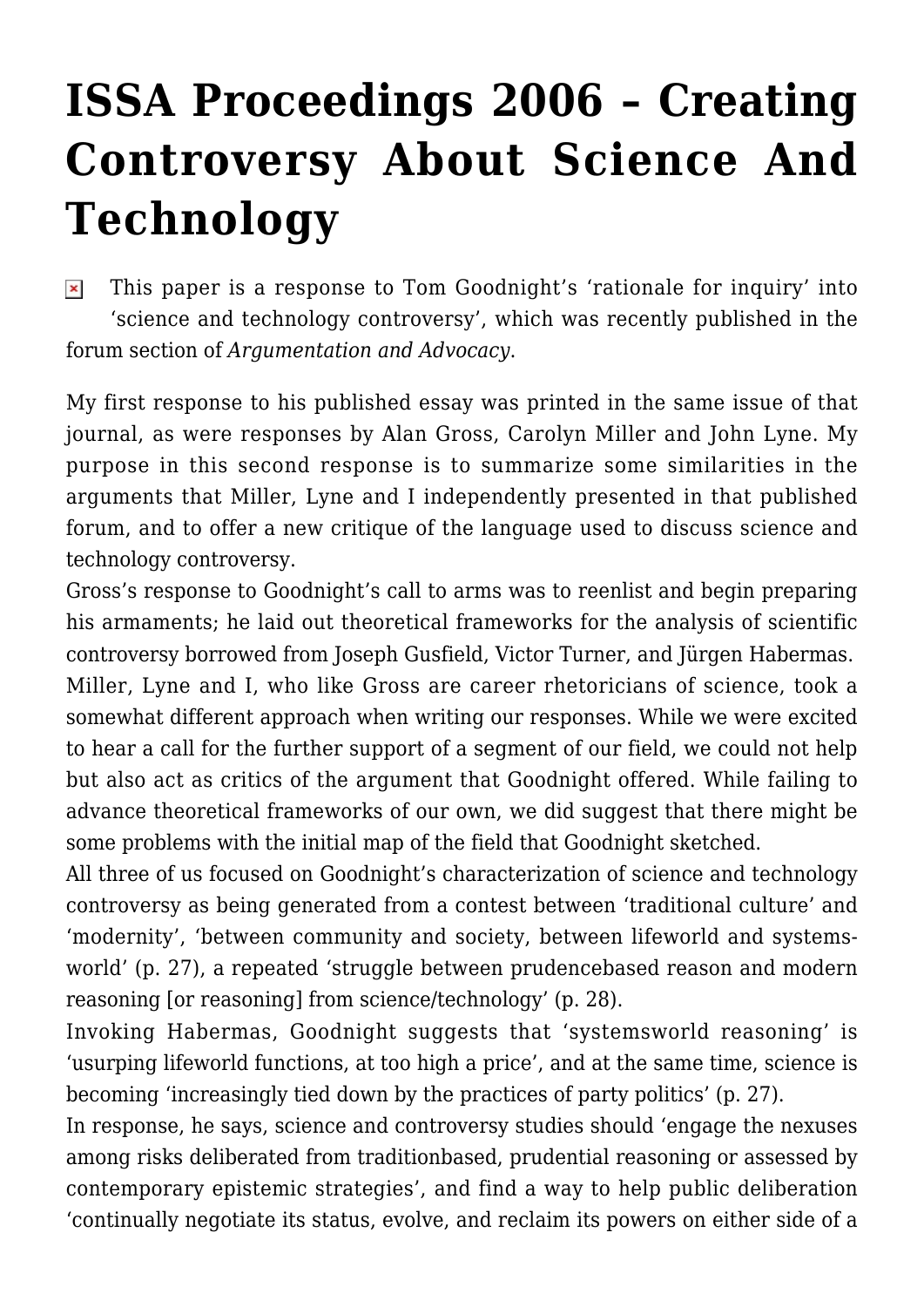divide between forces that would irreparably politicize science or progressively scientize the lifeworld' (p. 28).

Miller, Lyne and I, well-trained debaters all, recognized an antithesis when we saw one, and we decided it was our duty to complicate it. Miller, looking to some cases of science controversy about which she's written, points out that what strikes her the most in these studies is 'the strategic instability of the distinction between epistemic and policy issues, between expert and public forums' (p. 36). This, she suggests, is evidence that 'the public sphere and the technical sphere are more intimately intertwined – and perhaps more similar to each other than Professor Goodnight's earlier work maintains' (p. 37). 'Controversy in the technical sphere can involve ambiguity, emotion, and multiple forms of power, much like deliberation in the public sphere', says Miller.

'And controversy in the public sphere often is shaped and constrained by influences from the technical sphere' (p. 37).

Lyne makes a similar point in describing his research on evolutionary biology controversies. He says: 'In view of Goodnight's narrative about the negotiation of a livable set of trade-offs between prudential reasoning and modern epistemic techniques, between the lifeworld and science, it is interesting to see the rhetorics of scientific modernity and common sense being used on all sides' of the debate over evolution (p. 39). As such, says Lyne, 'it seems best to acknowledge the commingling of science and common sense. The forces of modernity and traditional culture are no pure strains, but already-entangled provinces of meaning, semiotically constituted in reference to each other' (p. 40).

In my own response in that journal, I move beyond description of the similarities between public and technical spheres to prescription, arguing that 'there may be moments when we want to resist the urge to parse the elements of a controversy along the two-cultures divide, or even celebrate 'the *scientific-ity* of modern life and the *rhetoric-ity* of modern science'; moments 'when choosing not to police the borders between the technical and public spheres, encouraging some migration between the two, or even refusing to recognize those borders, is the best way to achieve the goal that Goodnight sets out for science and technology controversy study, [that is,] to reconfigure overall debate to more productive, sustainable, and equitable trajectories of disagreement' (p. 32). To emphasize my point, I reverse the terms of Goodnight's antithesis, arguing that we should seek to help public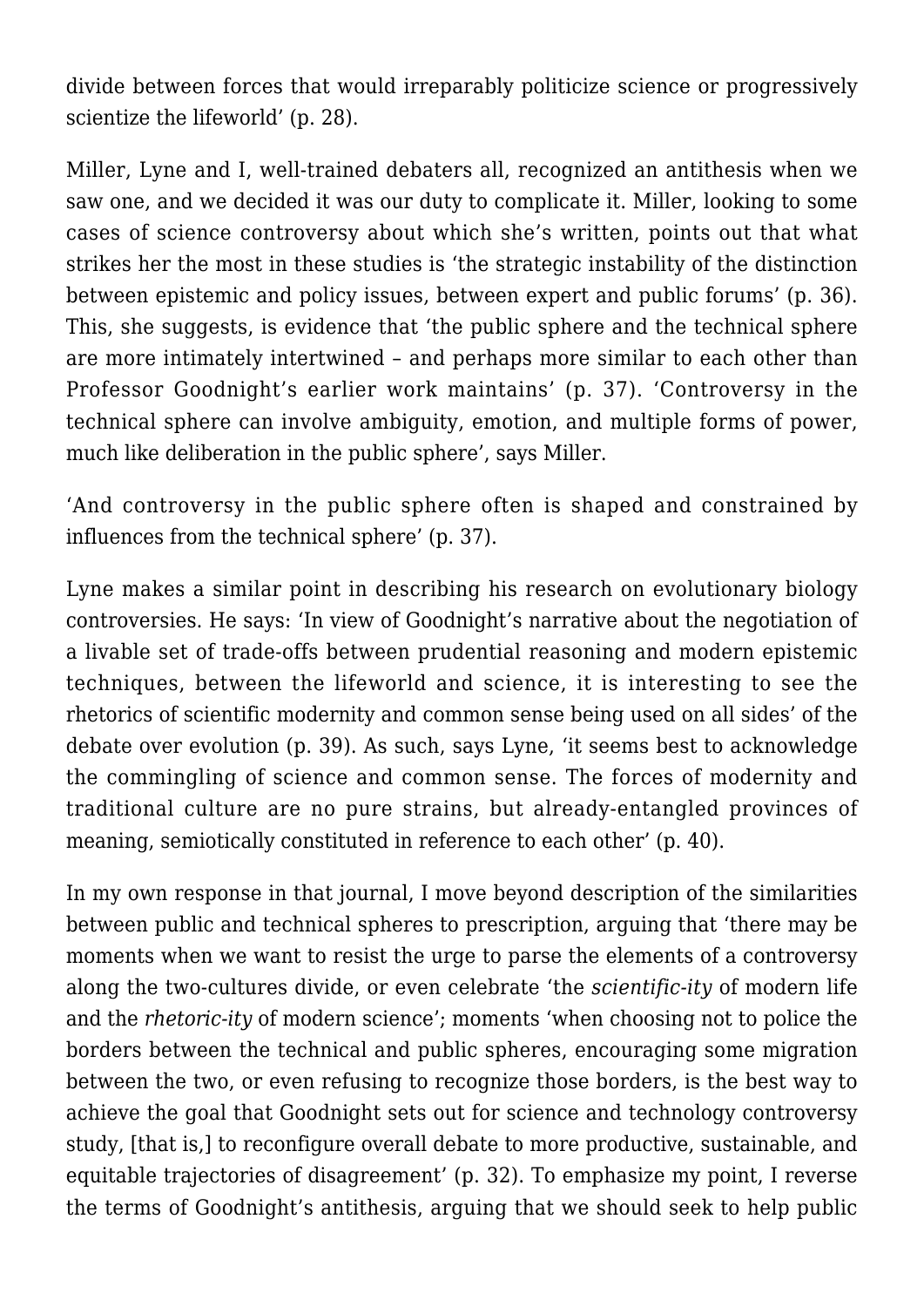deliberation 'reclaim its powers on either side of a divide between forces that would fail to recognize the inescapably political nature of science or that would refuse to respect the scientific expertise of those rare public rhetors who show that they are capable of contributing to the technical controversy' (p. 32).

In our responses, all three of us rhetorical critics describe conditions where Goodnight's antithesis does, or should, break down. Miller talks about the 'contact zone' which is in neither the expert or public realm, where backstage brokers exert their power in formulating science policy (p. 37). Lyne talks about the 'third culture', in which articulate celebrity scientists take on the role of public intellectuals (p. 40); he's also encouraged by the rise of the Intelligent Design community, 'where strategies that may not be rooted principally in science can incorporate elements of science' (p. 40). I personally do not find as much encouragement there, but I do find encouragement in rhetorician of science Celeste Condit, who learned a great deal of biological science and then worked to publish her rhetorical critiques in scientific journals. Rather than only address other rhetoricians, Condit crosses the cultural divide and uses both common sense and epistemic reasoning to make a controversy out of the unreflective practices of scientists (like, for example, the assumption that brain differences between males and females should be researched rather than brain similarities between the sexes).

What may be the most telling example of the crossing of prudential reasoning with modern scientific reasoning is Goodnight $\Box$ s own rhetorical call to theorize science and technology controversy. Insofar as Goodnight $\Box$ s essay identifies the generating factors of science and technology ontroversy,describes the three forms it takes, and outlines five general statements to initiate the field of inquiry, I think it participates in a form of epistemic reasoning, proposing the theorization of this field as any good scientific paper might. But at the same time, Goodnight adopts the rhetorician's preference for prudential reasoning when he recognizes that 'each science/technology controversy is itself a singularity' and when he says he's tempted to resist the impulse to offer universals: 'Instead, let us *not* theorize the spaces of contention' he proclaims, right before initiating the theorization of the spaces of contention. Walking a fine line between the two cultures, he shows that sometimes the *prudent* thing to do is to adopt modern epistemic techniques.

Perhaps I am being imprudent then in embracing Goodnight's initial call to not theorize the spaces of contention. As a scholar firmly situated in the humanities, I consider myself a rhetorical *critic* first and foremost, and I like to think that I turn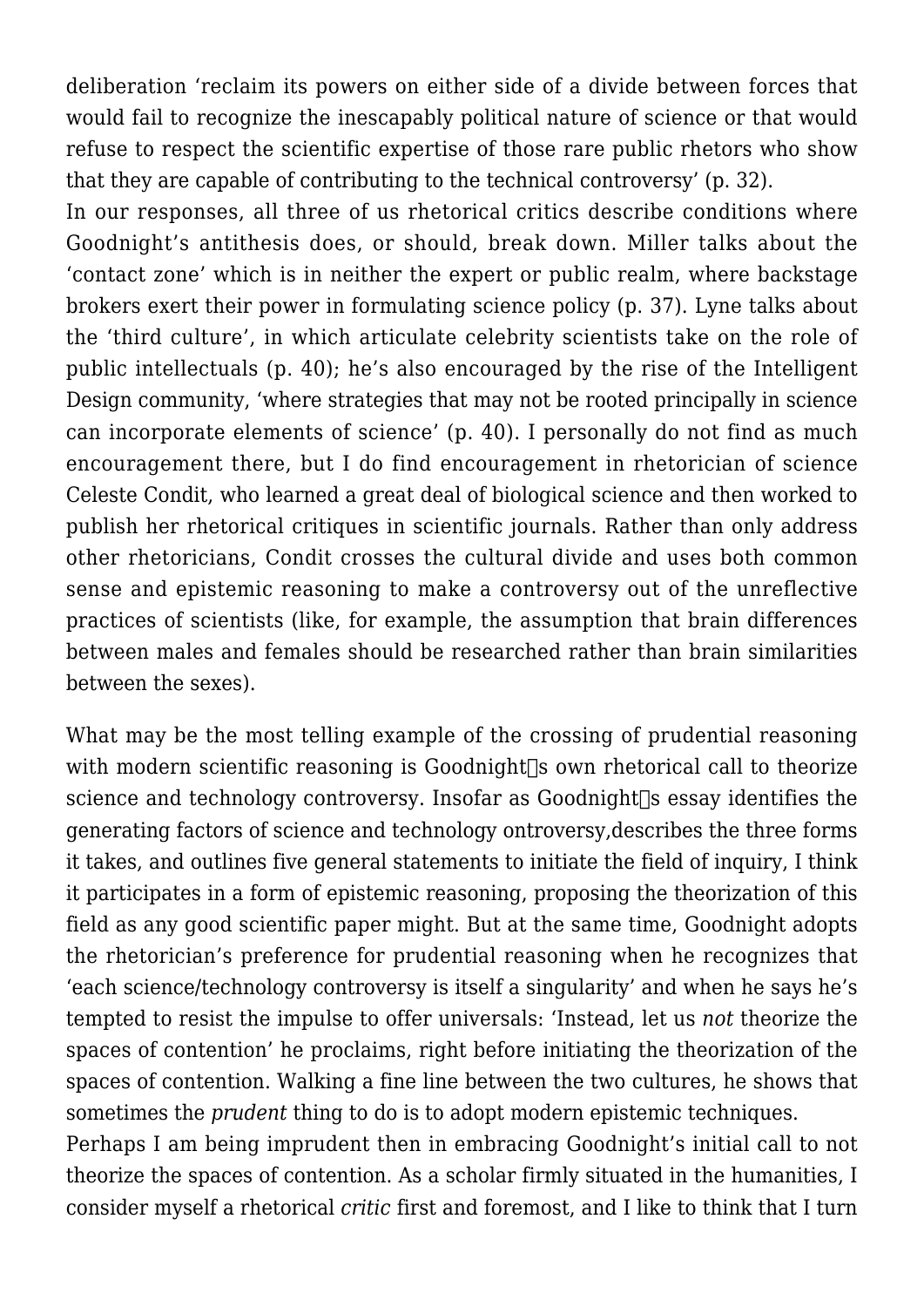to theory only when it can help me to illuminate the particular case. There are too many differences between cases and too many exceptions to the rule for me to feel comfortable about making large pronouncements concerning the generating forces, forms, or processes of science and technology controversy.

But I am comfortable examining multiple particular cases to illustrate the possibilities available to rhetors who seek to reconfigure discourse into 'more productive, sustainable, and equitable trajectories'. And there have been many cases studied by rhetoricians of science over the last twenty years that I think we would do well to review in getting a better understanding of what can happen in controversy over science and technology. A preliminary look at some cases mentioned in this forum conversation suggests to me that paradoxically, two of the most interesting situations for critics of argumentation today arise not when there is science and technology controversy, but when that controversy is lacking.

First, there is the situation when science and technology controversy should exist but it is being suppressed. The case of the alleged biological effects of nonionizing electromagnetic fields is an example. Carolyn Miller has studied this case of disagreement between epidemiologists and physicists, and concludes that the controversy is muted 'because there is now virtually no funding for research on this issue in the United States; the policy dimensions of the controversy have tilted in favor of those who deny the biological effects of non-ionizingradiation, in part because policy-makers have been more willing to listen to them, in part because extra-scientific interests have been able to exert pressure in this direction' (p. 35). It seems to me that this is a case in which the proper role of the argumentation critic may be to *create* controversy, or at least to amplify the dampened voice of the less powerful side in a scientific debate, adopting the sophistic ethic to 'make the weaker case the stronger' in a public forum.

Other similar cases might include the effort to create a controversy about what scientists consider a legitimate set of research questions in brain sex studies, or what the government deems a safe site for the storage of nuclear waste, or how determined our behavior is by the genes passed down to us by our Paleolithic ancestors.

In these cases, the scientifically-informed rhetorician can play the role of 'third culture' public intellectual as well as, if not better than, the rhetorically-informed scientist. The rhetorician can tell the story of a controversy that truly comes into focus only as a result of the well-researched argumentation analysis that we develop.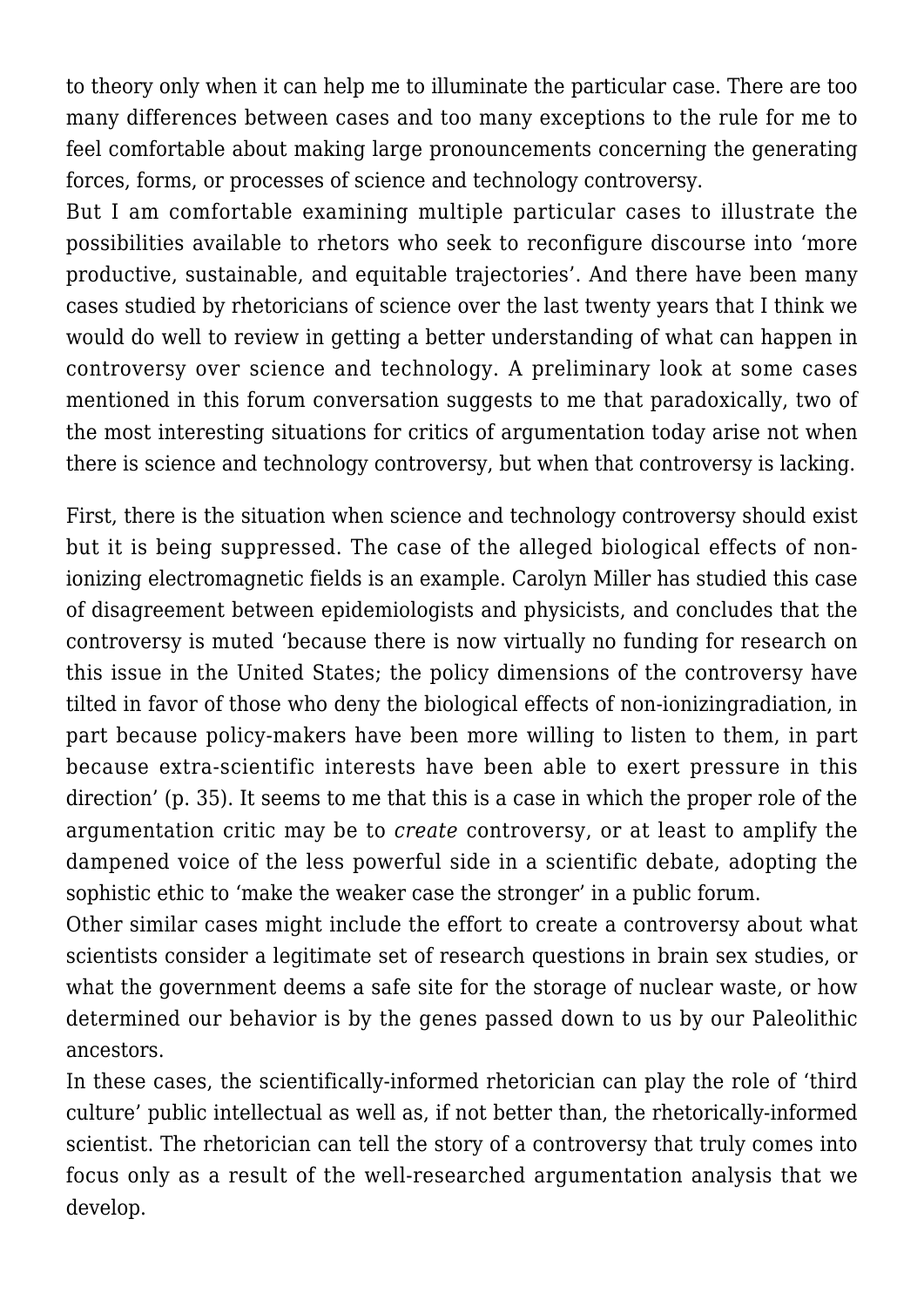The second situation that argumentation scholars should find especially interesting right now is the flip side of the first: when controversy does not exist but is being manufactured as a rhetorical tool to serve the ends of a particular group. For example, the scientists who I invited to debate the Intelligent Design supporters in my public debate course earlier this year told me that there *is* no scientific controversy over evolution, and so they would not stoop to debating it in a public forum. Of course, that left the nonscientist observers in my class without an understanding of why evolutionary scientists reject the critiques of their heory, and forced those students to make an uninformed decision as to whether or not 'Intelligent Design' was in fact a legitimate scientific theory set in controversy against the current paradigm. Maybe this is a case where scientifically-informed critics of argumentation can take the place of scientists uncertain about their rhetorical skills and fearful of being outdebated by their opponents. In this case, it would be the proper role of the rhetorician to adopt Aristotle<sup> $\parallel$ </sup>s ethic to make the stronger case really appear the stronger to an uninformed public.

A similar case concerns the current scientific thinking surrounding global warming. One of the most compelling examples of criticism that I have seen lately on the matter of science and technology controversy was offered by Al Gore in the documentary *An Inconvenient Truth* and in his accompanying book. Filmed in front of one of the many audiences for his traveling slide-show-enhanced speech, Gore relayed the results of a study that was published in Science magazine of 928 randomly selected peer-reviewed scientific articles on global warming. He asked his audience: 'After reading these articles, how many did the research team discover to be in doubt as to the cause of global warming?' With a click of the slide advancer, he revealed the answer to that question: zero. Gore then relayed the results of a second study published in Science magazine, this one examining 636 articles in the *popular press* about global warming. 'What percentage of these newspaper articles relayed doubt as to the cause of global warming' – 53% – a stark contrast to that big zero that filled the other side of the screen to represent *scientific* articles that were in doubt about global warming. This presented a powerful conclusion to Gore's argument that the oil industry has been successful in creating the public perception of a scientific controversy where one does not actually exist.

In this movie, filled with powerful and accessible arguments about the science of global warming, Gore adopts the stance of the scientifically-informed rhetorical critic, exploring the argumentation in scientific and public texts and making the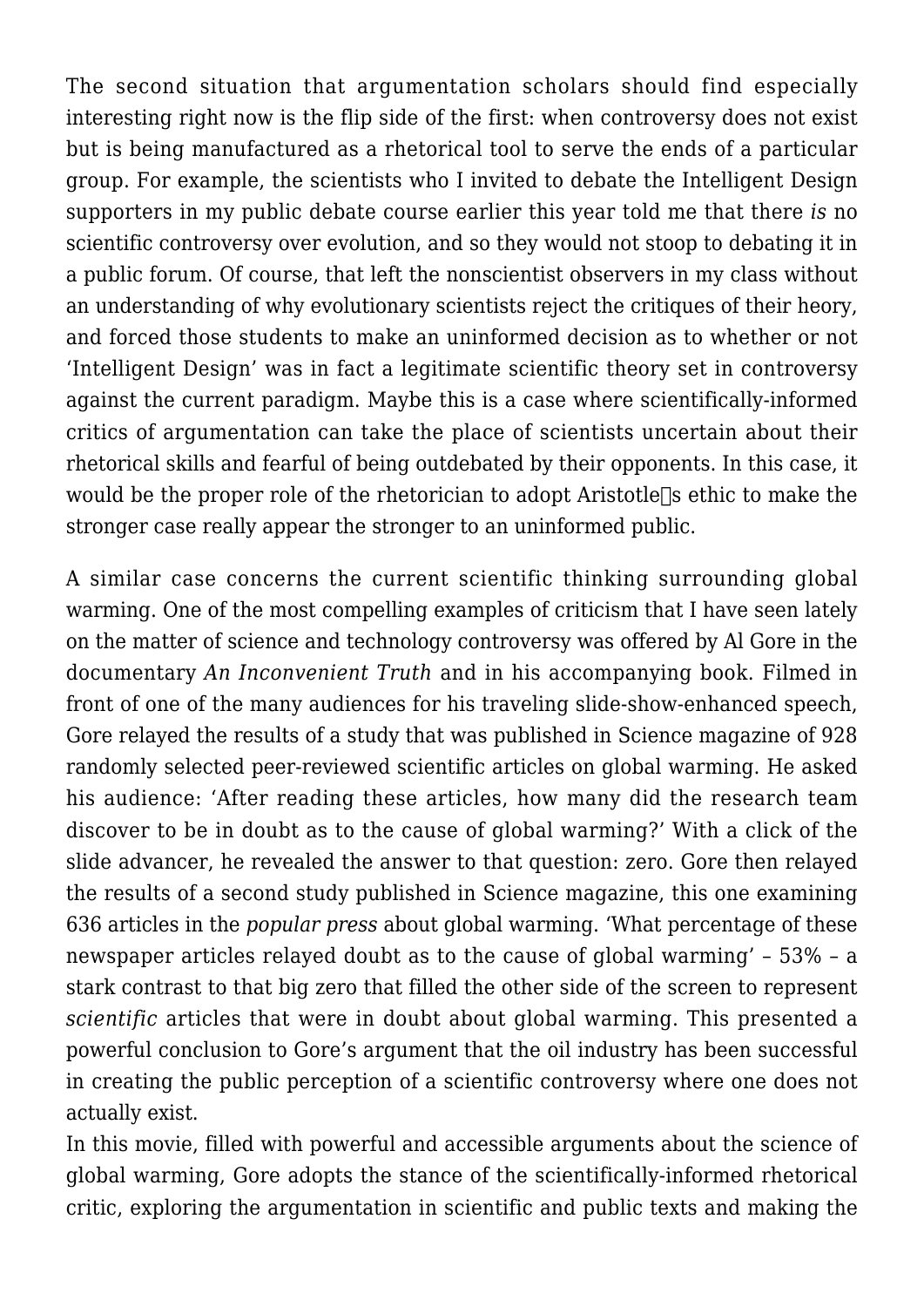case that scientists so far have been unable to persuasively make to the public. It seems to me that there is a niche here waiting to be filled by argumentation scholars who can move between scientific and public texts to expose thosecontroversies that are manufactured and that work against thepublic interest.

So this is my call for inquiry, to supplement Goodnight's invitation to (re)initiate the study of science and technology controversy. I think we should not only accept Goodnight's invitation, but we should also turn our attention to those cases where controversy is lacking (either because it is being suppressed, or because the controversy is itself a deception created by those whose interests are served by the illusion of keeping the debate open). And we should take care to adapt our analysis to the particular case. At times we should strengthen the borders between technical and public spheres, protecting life-world functions from colonization by systemsworld reasoning, and vice versa. But at other times, we might find it more appropriate to blur the boundaries, recognizing the ways in which scientists use forms of rhetoric thatare drawn from the public sphere and also recognizing that some public speakers are capable of employing technical reason in critiquing science on its own terms. And finally, there are times when we should point out that the drawing of boundaries between spheres by arguers is *itself* a part of the controversy.

In the final lines of this paper, I would like to make one more point about science and technology controversy as a field of inquiry. As self-reflective rhetoricians, I think we should be as sensitive about the linguistic choices we make as we are about the ones we study. When it comes to scholarship about science and technology controversy, the metaphors we use reveal a lot about how we are envisioning the field and our role in studying it.

The metaphor used most often in Goodnight's essay compares controversy with 'vast weather systems and disturbances': disagreements 'erupt' each a 'ripple' in the larger exchange, disputes 'rush outwards' macro-disputes 'swirl and eddy across the globe', controversies 'gather into themselves tensions' each is a 'singularity, drawing [different issues] into the vortex of disagreement' as it 'gathers force' (p. 26-27).

Part of me likes this metaphor. It suggests that the controversies we study are complex  $-\Box$  forces of nature that are timeless, ubiquitous, and important. But another part of me fears the implications that follow, namely, that rhetoricians, in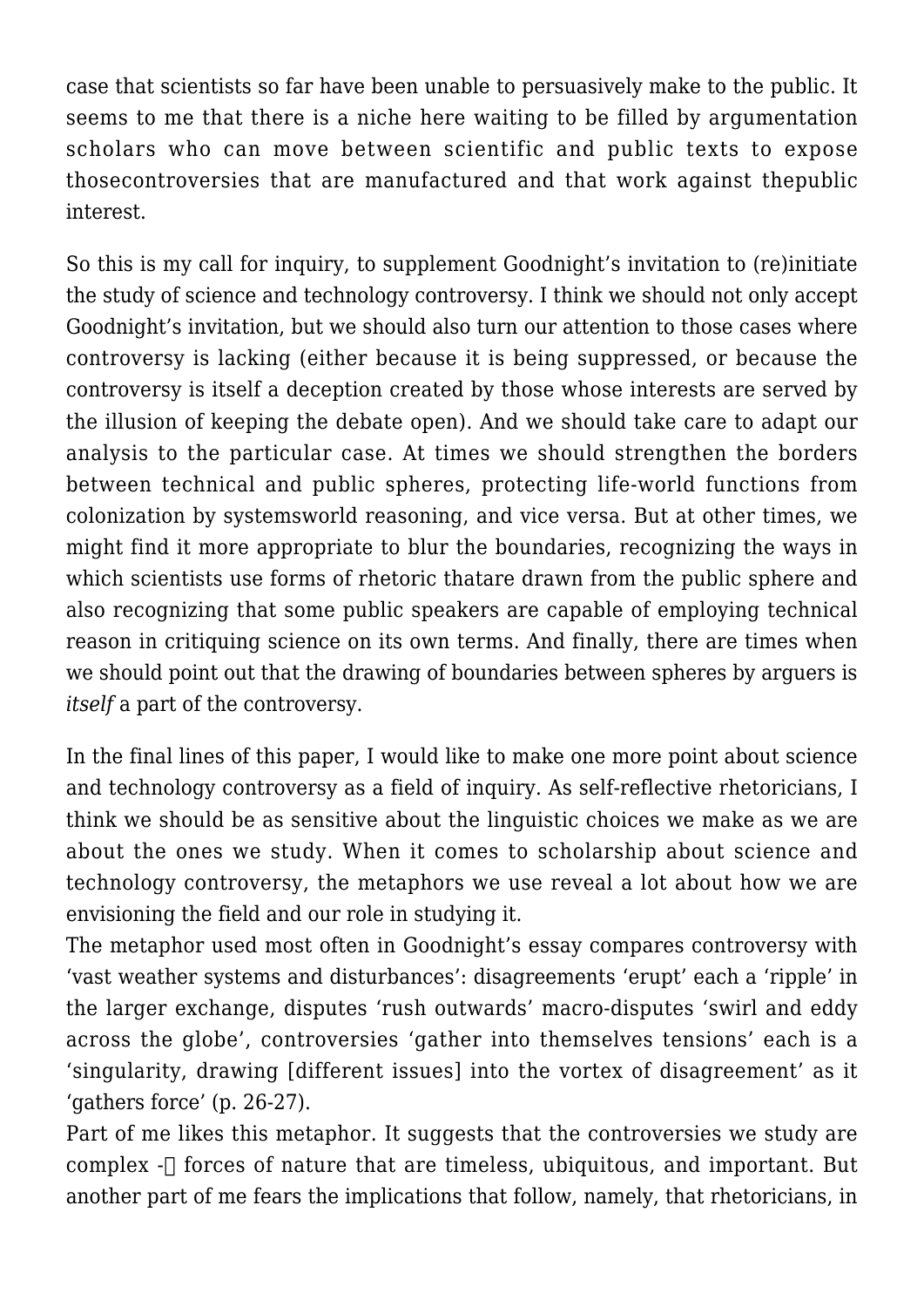studying controversies, are taking on the role of that most disrespected of scientists, the weather forecaster (you know, that 'expert' seen on your local television station making lame repartee with the anchors and offering predictions that often turn out to be wrong). Or worse, insofar as we 'aspire to channel or reconfigure the overall debate to more productive, sustainable, equitable trajectories of disagreement', we are aligning ourselves with weather workers – rain-makers who travel to remote farming communities along with snake-oil salesmen and carnival sideshows. Are we setting ourselves up for failure by imagining controversies as vast weather-systems?

The other metaphor that Goodnight uses compares controversy to a disease. He says: 'Controversies do not so much die out as become dormant, only to reappear in a more virulent form later' (p. 27). The 'colonization' metaphor he uses aligns with this one as well, suggesting that the encroachment of creatures from one sphere into another will lead to disaster for the host. Lyne picks up this metaphor as well. He says: 'One could, for instance, think of [science and technology controversies] epidemiologically, and follow their routes of transmission' (38). This metaphor places rhetoricians in a more prestigious role (we become doctors or biomedical scientists, cultural heroes who save the day by healing the public), but it regrettably treats controversy in rather negative terms, as something to be prevented or cured.

I do not have the perfect metaphor to recommend as a replacement, nor do I think there ultimately *is* a perfect metaphor; the appropriate metaphor varies according to the purposes we want to put each particular study. But I think it would be good for us to discuss this a bit, to see which metaphors fit best with our goals as we describe science and technology controversy, analyze it, critique it, and offer recommendations for changing it.

## REFERENCES

Ceccarelli, L. M. (2005). Let Us (Not) Theorize the Spaces of Contention. *Argumentation and Advocacy* 42,1, 30-33.

Goodnight, G. T. (2005). Science and Technology Controversy: A Rationale for Inquiry. *Argumentation and Advocacy* 42,1, 26-29.

Gore, A. (2006). *An Inconvenient Truth*. Emmaus, Pennsylvania: Rodale.

Gross, A. (2005). Scientific and Technical Controversy: Three Frameworks for Analysis. *Argumentation and Advocacy* 42,1, 43-47.

Guggenheim, D. (2006). *An Inconvenient Truth.* USA: Paramount.